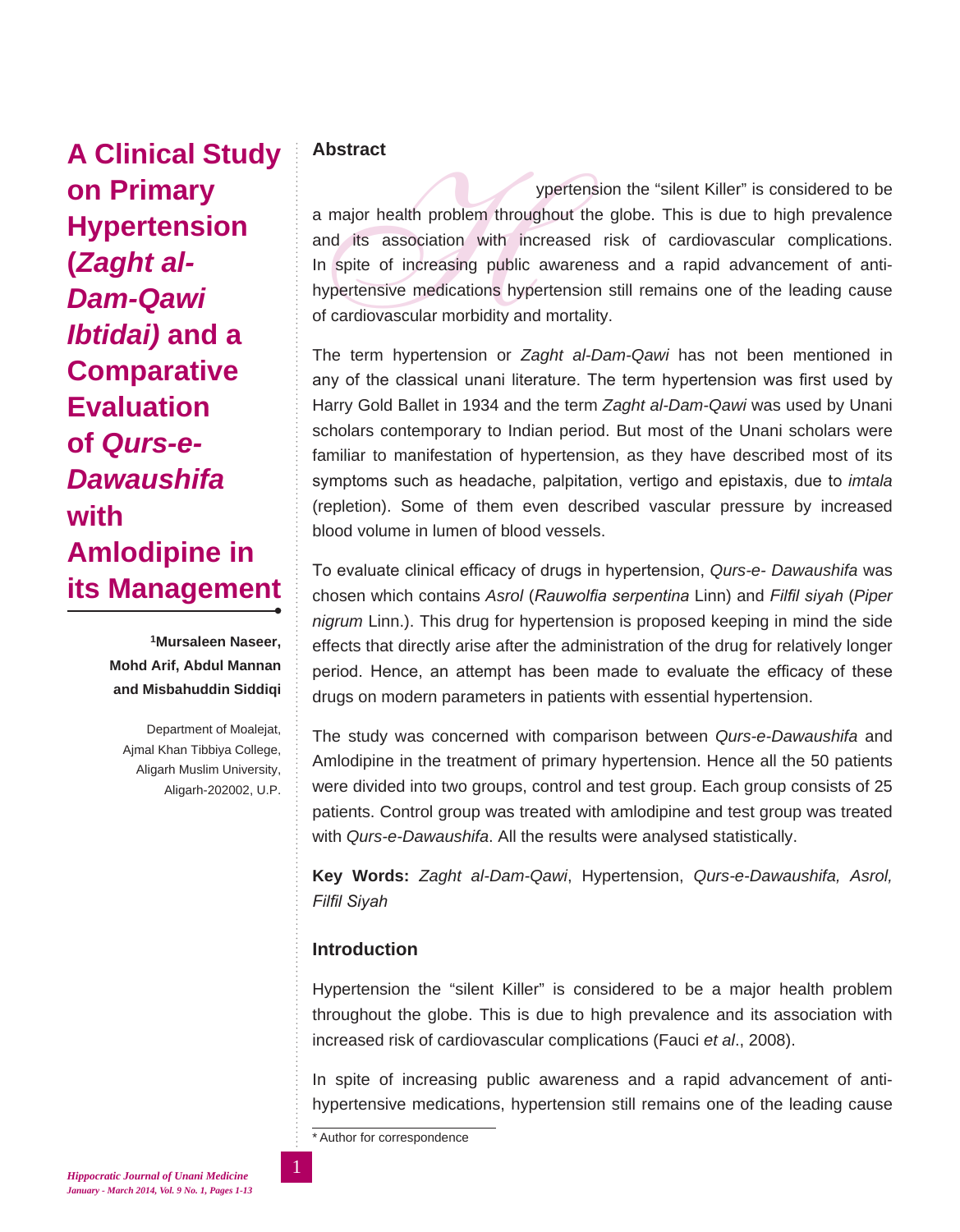of cardiovascular morbidity and mortality. About 95% of cases of hypertension are idiopathic in nature and are labelled as essential or primary hypertension whereas remaining 5% have definite cause of the disease and are called as secondary hypertension (Boon *et al.*, 2006).

The term hypertension or *Zaght al-Dam-Qawi* has not been mentioned in any of the classical unani literature. The term hypertension was first used by Harry Gold Ballet in 1934 and the term *Zaght al-Dam-Qawi* was used by Unani scholars contemporary to Indian period. But most of the Unani scholars were familiar to manifestation of hypertension, as they have described most of its symptoms such as headache, palpitation, vertigo and epistaxis, due to *imtala* (repletion). Some of them even described vascular pressure by increased blood volume in lumen of blood vessels (Kantoori, 1896; Baqar, 1939).

After an in-depth study of Unani literature, one may be reached to the conclusion that hypertension is a manifestation of *Yabust-e-Mizaj* (dryness of temperament) (Ahmad, 1980). As described by various scholars of Unani Medicine, *Yabusat* (dryness) is the main cause of sclerosis. Dryness causes hardening and narrowing of blood vessels (Ahmad, 1983). Hypertension is a condition associated with headache (especially in the morning), palpitation, breathlessness, fatigue (especially in the evening), flushing of the face and sometimes epistaxis. These symptoms may or may not be present in all the cases (Tierrey *et al.*, 2005).

### **Need for the Study**

The management of hypertension is a difficult problem in day to day practice. Western medicine drugs are effective but costly and have various adverse metabolic effects, these drugs when stopped cause rebound hypertension and also have various side effects. The antihypertensive drugs used in Western medicine seem to be good to control blood pressure, but on the other hand they fail to prevent the complications of hypertension and the complications brought out by them. Looking at this, a need was felt to explore the hidden potential of certain Unani medicines used for such conditions, which may prove more effective, safe and with least adverse effects.

In the treatment of hypertension, compound drugs in natural forms are preferred over single drugs. Because a compound formulation produces desired type of effects and cover many complexities of the disease, such as ischaemic heart disease, retinopathy, neuropathy and chronic renal disease. To evaluate clinical efficacy of drugs in hypertension, *Qurs-e- Dawaushifa*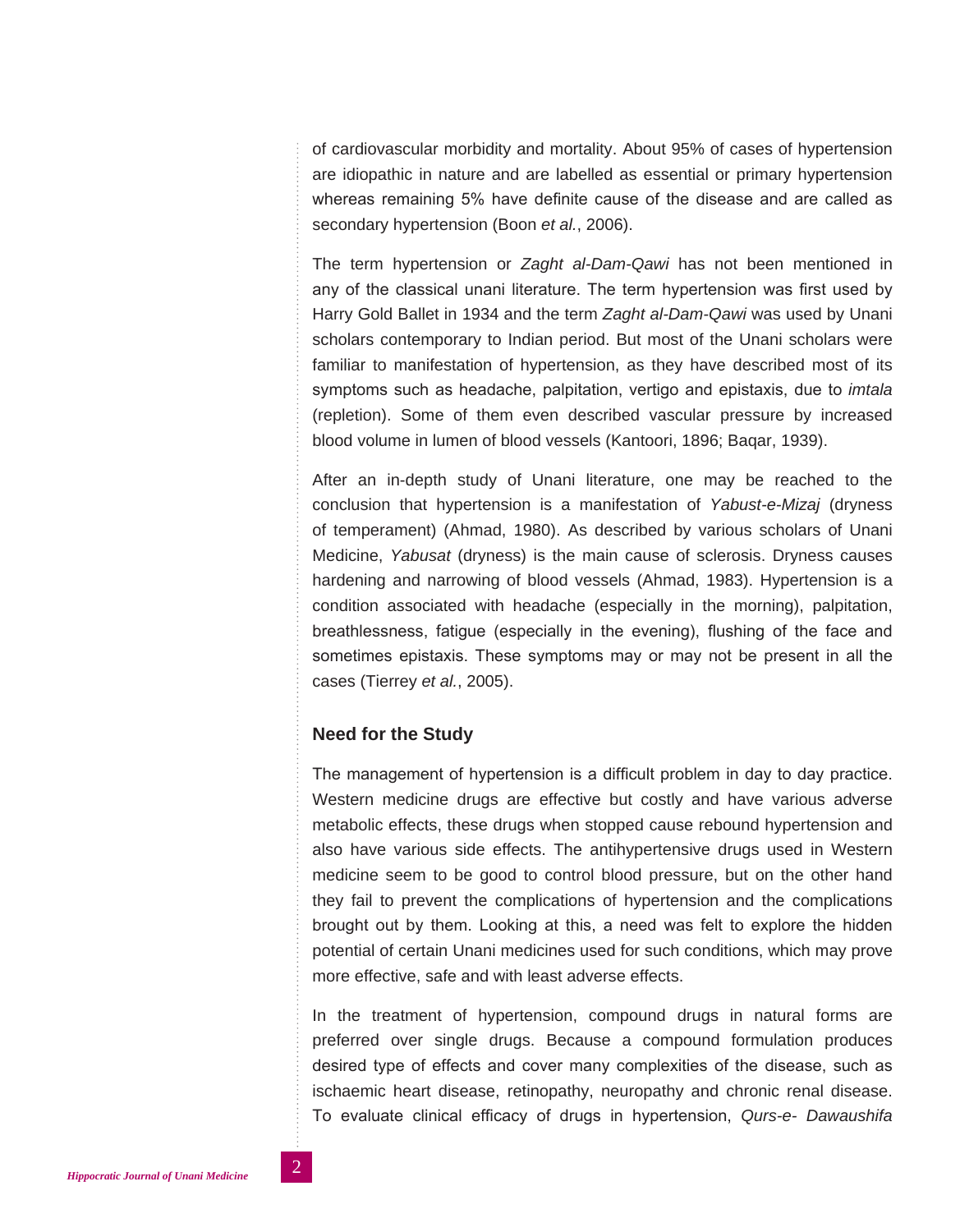was chosen which contains *Asrol* and *Filfil siyah*. This drug for hypertension is proposed keeping in mind the side effects that directly arise after the administration of the drug for relatively longer period. Hence on the ground of above mentioned properties of these two drugs, an attempt has been made to evaluate the efficacy of these drugs on modern parameters in patients with essential hypertension.

### **Material and Method**

This was single blind non-randomised standard control trial. The aim of this study was to assess the efficacy, safety and tolerability of combination therapy in adults of established hypertension. In this prospective the study was carried out on 50 cases of hypertension of either sex in the Unani OPD and indoor section of Ajmal Khan Tibbiya College Hospital, Aligarh Muslim University, Aligarh. The trial was carried out after approval of departmental ethics committee and informed written consent from the patients between from 2006 to 2008. Only 50 cases that full filled the selection criteria (confirmed on two consecutive visits) between 25 to 75 years of age, were selected.

The study was concerned with comparison between *Qurs-e- Dawaushifa* and Amlodipine in the treatment of primary hypertension. Hence all the 50 patients were divided into two groups, control and test group. Each group consists of 25 patients. Control group was treated with Amlodipine and test group was treated with *Qurs-e-Dawaushifa*.

The patients with established hypertension were included in the study and all antihypertensive drugs were discontinued at least one week before starting the trial. The diagnosis was made on the basis of detailed history, clinical examination and investigations including complete haemogram, random blood sugar level, blood urea, serum creatinine, serum uric acid, serum cholesterol, triglycerides, VLDL, urine analysis and stool examination. The blood pressure was measured in the right arm with an appropriate cuff size. Two readings were taken after 5 minutes rest and higher one considered as hypertensive. Systolic blood pressure was recorded at phase I (appearance of korotkoff sounds) and diastolic blood pressure at phase V (disappearance of korotkoff sounds). Casual blood pressure was recorded in the seated position with a mercury sphygmomanometer. The same technique, but after 5 minutes rest and on subsequent visits, was used to made diagnosis. The cases of grade I hypertension i.e. systolic blood pressure 140-159 mm of Hg and diastolic blood pressure 90-99 mm of Hg (according to British Hypertension Society) were included in the study.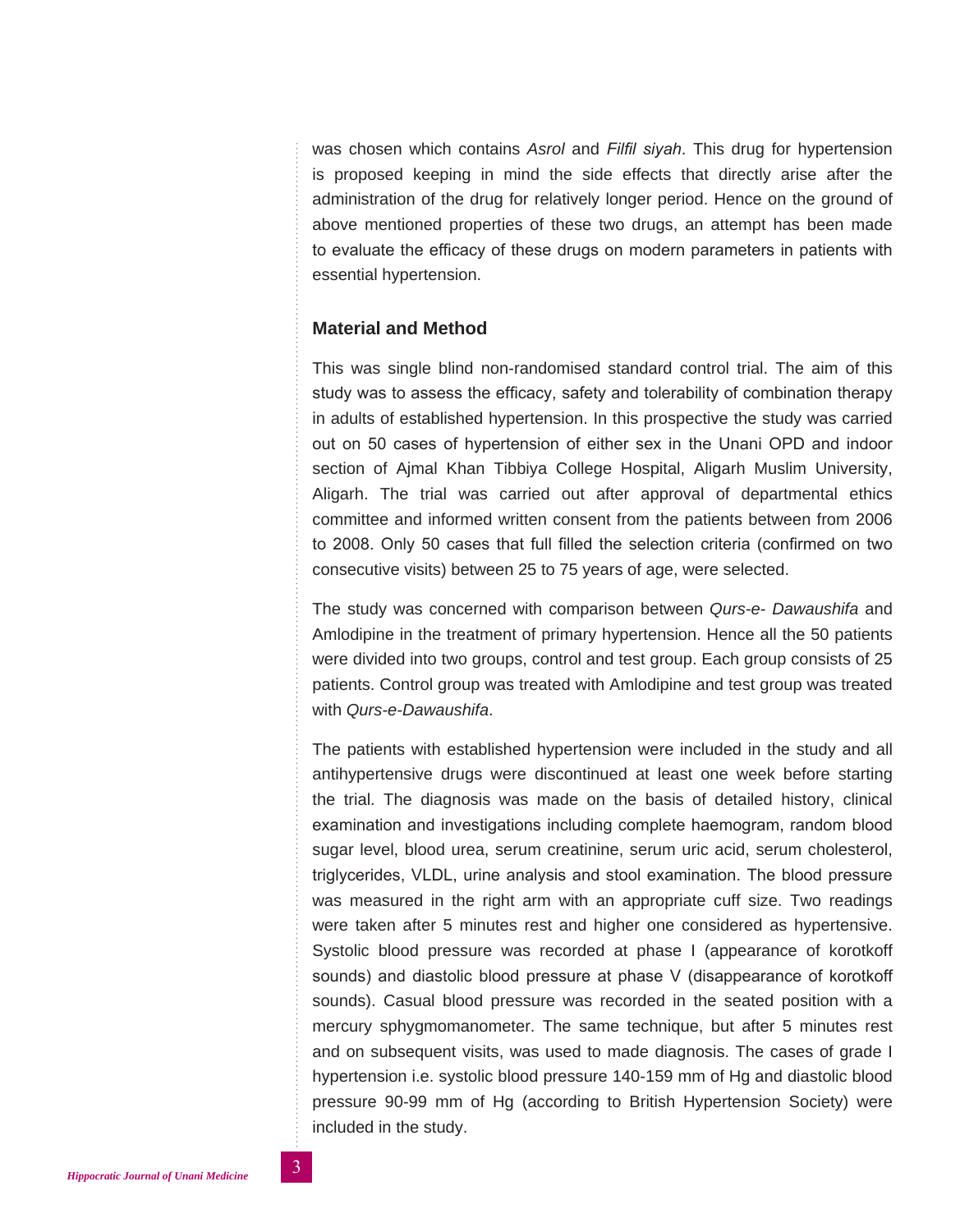The cases of valvular or primary myocardial disease, cerebro-vascular accidents, Transient neurological deficits, malignant hypertension, renal failure, patient taking oral contraceptive pills (OCPs), hormone replacement therapy (HRT), pregnant women and lactating mothers were excluded from the study. All the signs were recorded on examination before the beginning of the study (0 day) and thereafter subsequently during the follow-up i.e.  $7<sup>th</sup>$ , 14th, 21<sup>st</sup>, 28<sup>th</sup>, 35<sup>th</sup> and 42 days. Simultaneously, adverse effects of the drugs noted down at regular interval during follow up.

The test drugs used in the study were procured from Dawakhana Tibbiya College, Aligarh and identified them properly while drug of control group was procured from open market keeping in view the same batch and manufacturer. These drugs were given in the following fixed dosage to all 25 cases of test group in the tablet form irrespective of age, sex and severity of disease. Two tablets of *Qurs-e-Dawaushifa* were given twice a day in test group while in control group, Amlodipine (5 mg) once a day was used.

| Age Group<br>(in years) | Number and<br>percentage of males | Number and<br>percentage of females | Total number<br>and percentage |
|-------------------------|-----------------------------------|-------------------------------------|--------------------------------|
| $25 - 35$               | 2(4)                              | 0(0)                                | 2(4)                           |
| $35 - 45$               | 8(16)                             | 10(20)                              | 18(36)                         |
| 45-55                   | 9(18)                             | 12(24)                              | 21(42)                         |
| 55-65                   | 2(4)                              | 4(8)                                | 6(12)                          |
| 65-75                   | 1(2)                              | 2(4)                                | 3(06)                          |
| Total                   | 22(44)                            | 28(56)                              | 50(100)                        |

**Total No. of Patients – 50**

### **Table 1 :** Distribution of patients according to Age and Sex

**Table 2 :** Distribution of patients according to occupation

| Occupation            | Number of patients | Percentage |
|-----------------------|--------------------|------------|
| Service class         |                    | 20         |
| <b>Business class</b> | 14                 | 28         |
| House wives           | 26                 | 52         |
| otal <sup>-</sup>     | 50                 | 100        |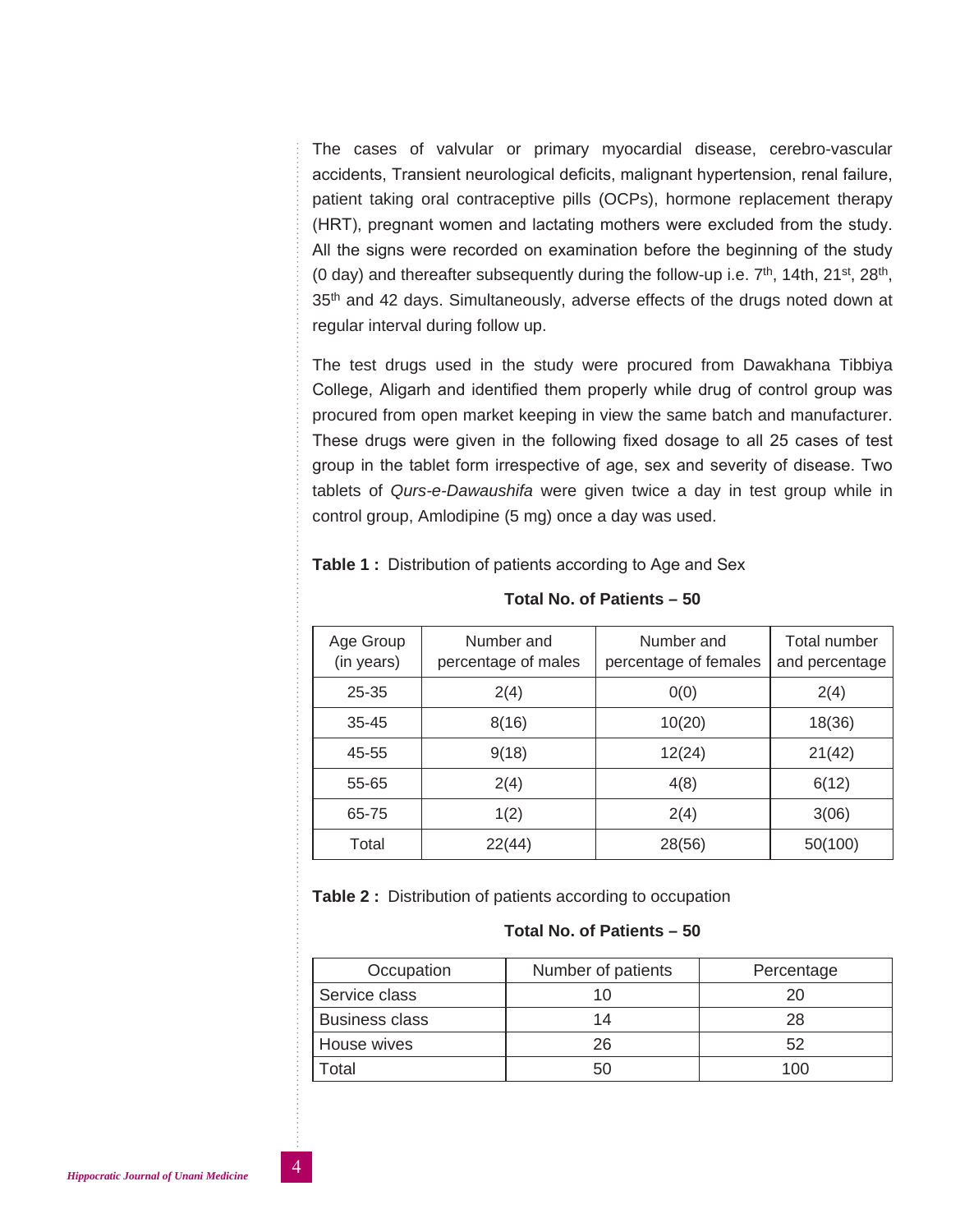**Table 3 :** Distribution of patients according to food habits

### **Total No. of Patients – 50**

| Food habits    | Number of patient | Percentage |
|----------------|-------------------|------------|
| Vegetarian     |                   | 20         |
| Non-vegetarian |                   | 80         |
| Total          | 50                | 100        |

# **Table 4: Distribution of patients according to additional salt intake**

### **Total No. of Patients – 50**

| History of added salt | Number of patients | Percentage |
|-----------------------|--------------------|------------|
| Present               | 12                 | 24.00      |
| Absent                | 38                 | 76.00      |
| Total                 | 50                 | 100        |

**Table 5 :** Distribution of patients according to physical inactivity

### **Total No. of Patients – 50**

| History of physical inactivity | Number of patients | Percentage |  |
|--------------------------------|--------------------|------------|--|
| Present                        | 45                 | 90         |  |
| Absent                         | 05                 | 10         |  |
| Total                          | 50                 | 100        |  |

**Table 6 :** Distribution of patients according to history of alcoholism, smoking and tobacco chewing

| Past history    | Number of patients | Percentage |
|-----------------|--------------------|------------|
| Alcoholism      | 01                 | 02         |
| Smoking         | 20                 | 40         |
| Tobacco chewing | 13                 | 26         |
| No habit        | 16                 | 32         |
| Total           | 50                 | 100        |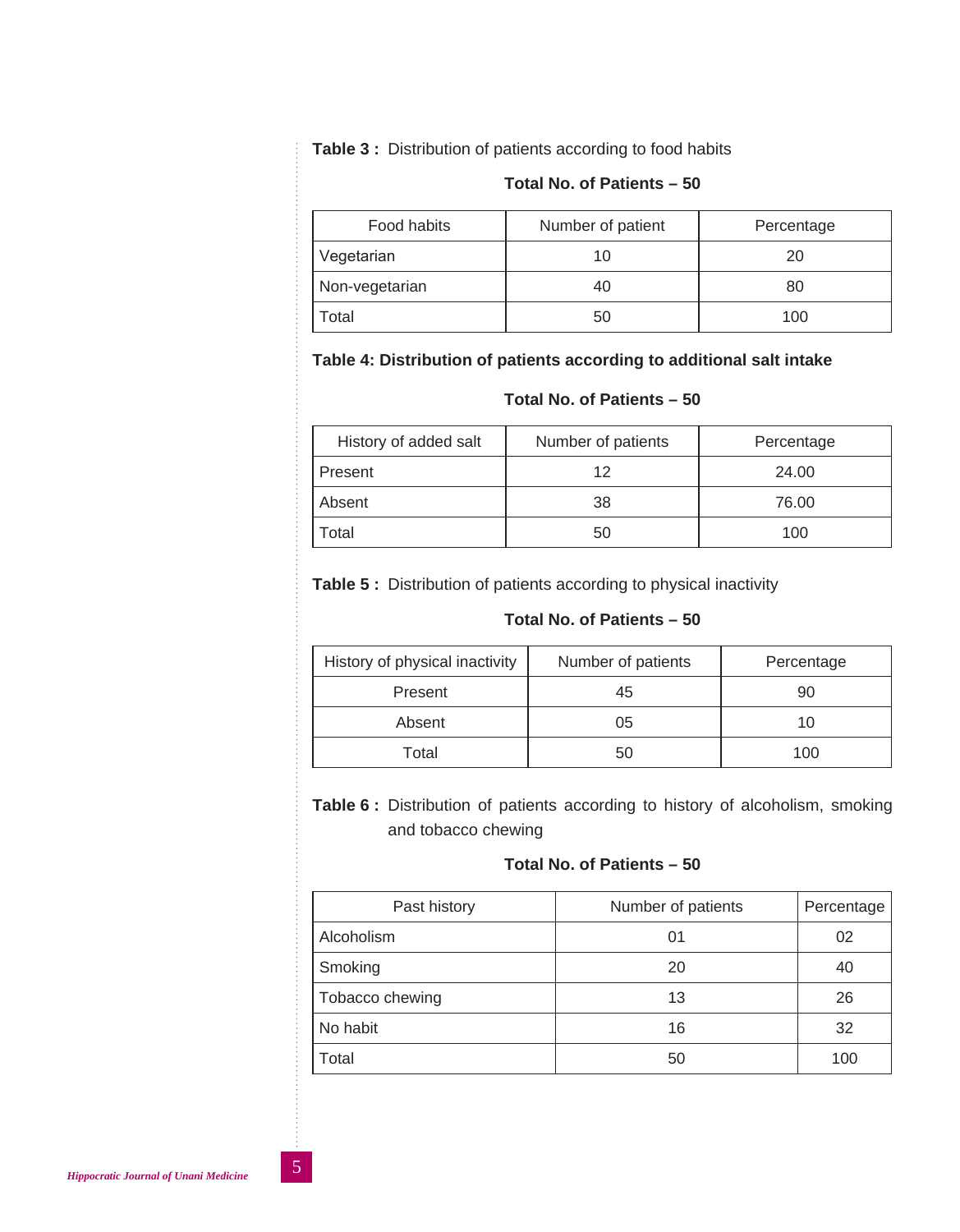**Table 7 :** Distribution of patients according to family history of hypertension

| Family H/o hypertension | Number of patients | Percentage |  |  |  |  |  |
|-------------------------|--------------------|------------|--|--|--|--|--|
| Present                 | 32                 | 64         |  |  |  |  |  |
| Absent                  | 18                 | 36         |  |  |  |  |  |
| Total                   | 50                 | 100        |  |  |  |  |  |

# **Total No. of Patients – 50**

**Table 8 :** Distribution of patients according to Temperament

| Type of<br>Temperament      | No. of Males<br>(percentage) | No. of Females<br>(percentage) | Total No.<br>of Patients | Percentage |
|-----------------------------|------------------------------|--------------------------------|--------------------------|------------|
| Sanguinous<br>(Damwi)       | 20(4)                        | 19(38)                         | 39                       | 78         |
| <b>Bilious</b><br>(Safravi) | 02(40                        | 05(10)                         | 07                       | 14         |
| Phlegmatic<br>(Bhalghami)   | 00                           | 04(08)                         | 04                       | 08         |
| Melancholic<br>(Saudavi)    | 00                           | 00                             | 00                       | 00         |
| Total                       | 22(44)                       | 28(56)                         | 50                       | 100        |

### **Total No. of Patients – 50**

**Table 9 :** Distribution of patients according to low and high risk BMI

| Low risk BMI (kg/m <sup>2</sup> ) |                                    |            |  |  |  |  |
|-----------------------------------|------------------------------------|------------|--|--|--|--|
| BMI                               | <b>Number of Patients</b>          | Percentage |  |  |  |  |
| 18-20                             | 03                                 | 07.5       |  |  |  |  |
| $20 - 22$                         | 07                                 | 17.5       |  |  |  |  |
| $22 - 24$                         | 05                                 | 12.5       |  |  |  |  |
| 24-26                             | 13                                 | 32.5       |  |  |  |  |
| 26-28                             | 12                                 | 30.5       |  |  |  |  |
| Total                             | 40                                 |            |  |  |  |  |
|                                   | High risk BMI (Kg/m <sup>2</sup> ) |            |  |  |  |  |
| 28-30                             | 06                                 | 60         |  |  |  |  |
| 30-32                             | 02                                 | 20         |  |  |  |  |
| 32-34                             | 01                                 | 10         |  |  |  |  |
| 34-36                             | 01                                 | 10         |  |  |  |  |
| Total                             | 10                                 |            |  |  |  |  |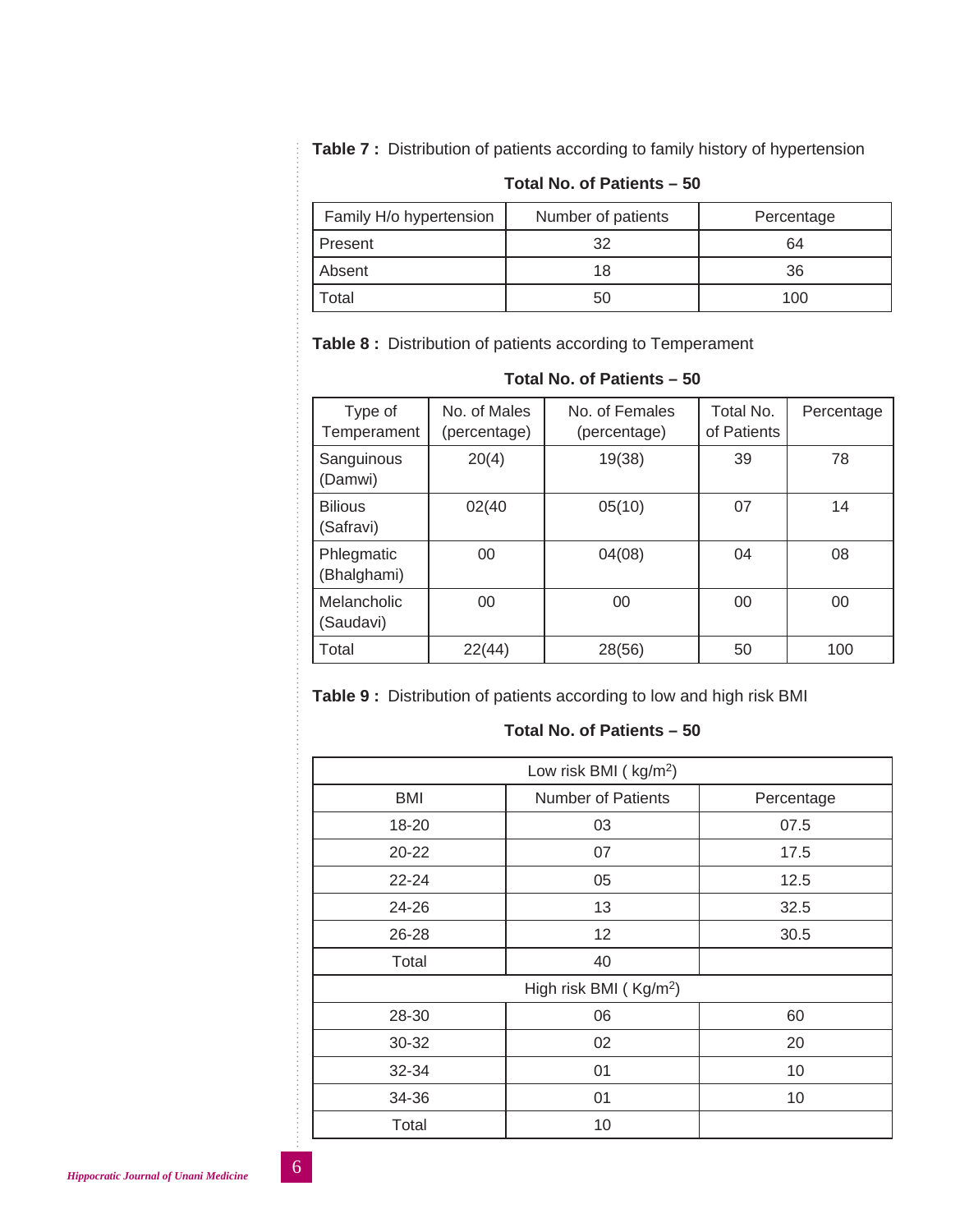|  |  |  | Table 10: Effect of Drugs in Test group |
|--|--|--|-----------------------------------------|
|--|--|--|-----------------------------------------|

 $\frac{1}{2}$   $\frac{1}{2}$   $\frac{1}{2}$   $\frac{1}{2}$   $\frac{1}{2}$   $\frac{1}{2}$   $\frac{1}{2}$   $\frac{1}{2}$   $\frac{1}{2}$   $\frac{1}{2}$   $\frac{1}{2}$   $\frac{1}{2}$   $\frac{1}{2}$   $\frac{1}{2}$   $\frac{1}{2}$   $\frac{1}{2}$   $\frac{1}{2}$   $\frac{1}{2}$   $\frac{1}{2}$   $\frac{1}{2}$   $\frac{1}{2}$   $\frac{1}{2}$ 

| Follow-up<br>(in days)  | <b>Before</b><br>Treatment |                                    | After Treatment |                                    |                  |                                    |               |  |
|-------------------------|----------------------------|------------------------------------|-----------------|------------------------------------|------------------|------------------------------------|---------------|--|
|                         | 0 Day                      | 14th Day                           |                 | 28 <sup>th</sup> Day               |                  | 42 <sup>th</sup> Day               |               |  |
| Clinical<br>Feature     | Total No.<br>of Patients   | Total<br>No. of<br><b>Patients</b> | Improved<br>℅   | Total<br>No. of<br><b>Patients</b> | Improved<br>$\%$ | Total<br>No. of<br><b>Patients</b> | Improved<br>℅ |  |
| Headache                | 23                         | 12                                 | 47              | 06                                 | 73               | 04                                 | 82            |  |
| Palpitation             | 24                         | 13                                 | 45              | 07                                 | 70               | 03                                 | 88            |  |
| Fatigability            | 24                         | 10                                 | 58              | 05                                 | 79               | 05                                 | 79            |  |
| <b>Dizziness</b>        | 25                         | 15                                 | 40              | 07                                 | 72               | 03                                 | 88            |  |
| Dyspnoea on<br>exertion | 23                         | 11                                 | 52              | 06                                 | 74               | 04                                 | 82            |  |
| Nocturia                | 25                         | 08                                 | 68              | 07                                 | 72               | 06                                 | 76            |  |
| <b>Sleeplessness</b>    | 25                         | 12                                 | 52              | 08                                 | 68               | 04                                 | 84            |  |
| Mental stress           | 23                         | 09                                 | 60              | 07                                 | 69               | 05                                 | 78            |  |

# **Total No. of Patients – 25**

# **Table 11:** Effect of Drugs in control group

| Follow-up<br>(in days)  | <b>Before</b><br>Treatment         |                                    | After Treatment  |                                    |                  |                                    |                  |
|-------------------------|------------------------------------|------------------------------------|------------------|------------------------------------|------------------|------------------------------------|------------------|
|                         | 0 Day                              | 14th<br>Day                        |                  | 28th Day                           |                  | 42th Day                           |                  |
| Clinical<br>Feature     | Total<br>No. of<br><b>Patients</b> | Total<br>No. of<br><b>Patients</b> | Improved<br>$\%$ | Total<br>No. of<br><b>Patients</b> | Improved<br>$\%$ | Total<br>No. of<br><b>Patients</b> | Improved<br>$\%$ |
| Headache                | 25                                 | 15                                 | 40               | 06                                 | 76               | 03                                 | 88               |
| Palpitation             | 25                                 | 13                                 | 48               | 07                                 | 72               | 04                                 | 84               |
| Fatigability            | 25                                 | 12                                 | 52               | 06                                 | 76               | 05                                 | 80               |
| <b>Dizziness</b>        | 25                                 | 11                                 | 56               | 08                                 | 68               | 05                                 | 80               |
| Dyspnoea on<br>exertion | 25                                 | 10                                 | 60               | 07                                 | 60               | 04                                 | 84               |
| Nocturia                | 22                                 | 09                                 | 52               | 06                                 | 72               | 04                                 | 81               |
| Sleeplessness           | 24                                 | 10                                 | 58               | 07                                 | 70               | 05                                 | 79               |
| <b>Mental stress</b>    | 23                                 | 11                                 | 52               | 06                                 | 73               | 05                                 | 78               |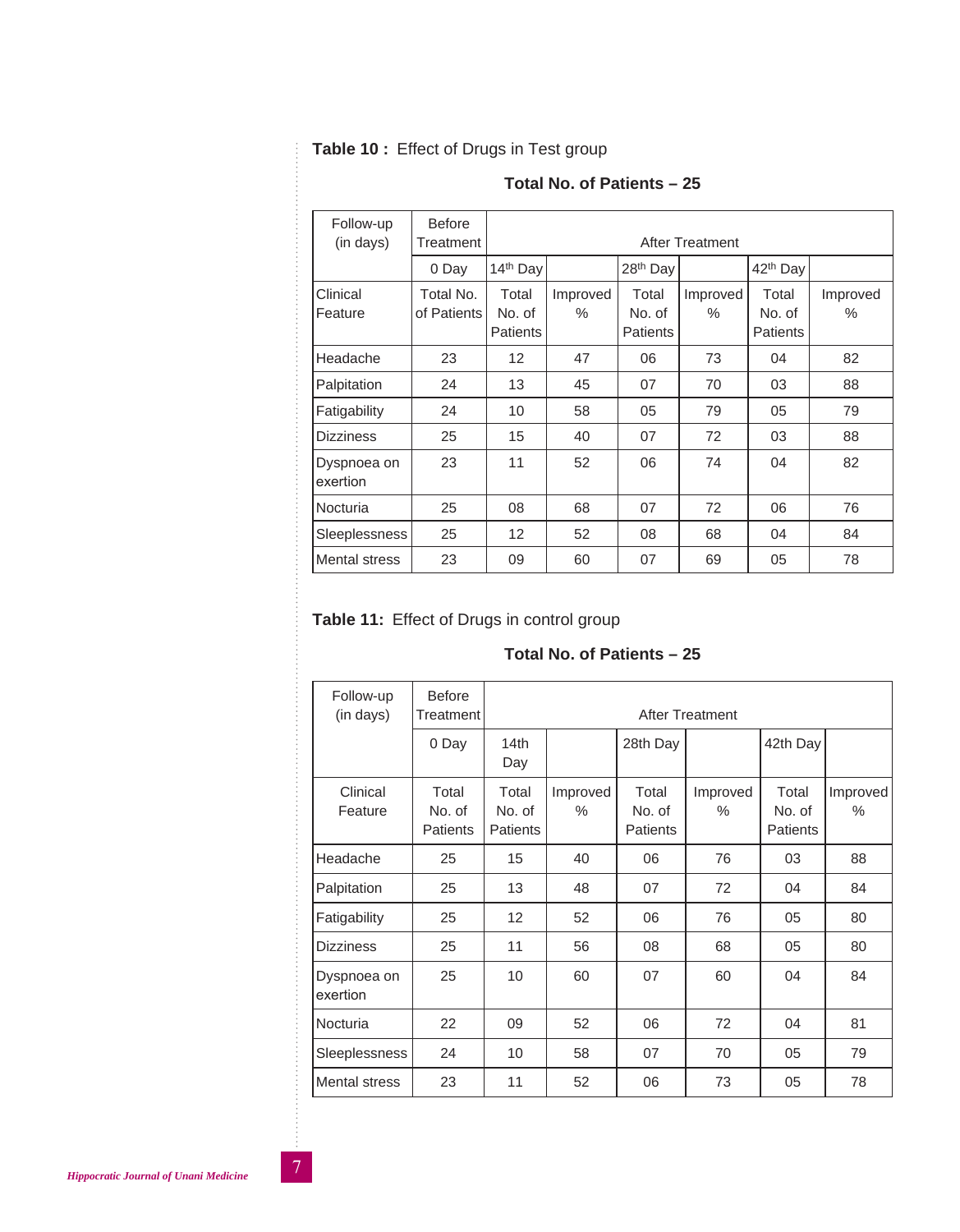| Control Group $N = 25$   |                          | Test Group $N = 25$      |                          |  |
|--------------------------|--------------------------|--------------------------|--------------------------|--|
| 0 Day                    | 42th Day                 | 0 Day                    | 42th Day                 |  |
| Mean $+$ S.D.<br>(mg/dl) | Mean $+$ S.D.<br>(mg/dl) | Mean $+$ S.D.<br>(mg/dl) | Mean $+$ S.D.<br>(mg/dl) |  |
| $208.8 + 27.5$           | $207.8 + 24.7$           | 220.08+35.3              | $212.4 + 28.3$           |  |

**Table 12:** Effect of drugs on cholesterol in both groups

**Table 13 :** Effect of drugs on Triglycerides in both groups

| Control Group $N = 25$   |                          | Test Group $N = 25$      |                          |  |
|--------------------------|--------------------------|--------------------------|--------------------------|--|
| 0 Day                    | 42th Day                 | 42th Day<br>0 Day        |                          |  |
| Mean $+$ S.D.<br>(mg/dl) | Mean $+$ S.D.<br>(mg/dl) | Mean $+$ S.D.<br>(mg/dl) | Mean $+$ S.D.<br>(mg/dl) |  |
| $136.4 + 31.8$           | $131.6 + 31.6$           | $145.7 + 26.7$           | $131.2 + 29.0$           |  |

**Table 14 :** Effect of drugs on Blood Urea in both groups

| Control Group $N = 25$   |                          | Test Group $N = 25$      |                          |  |
|--------------------------|--------------------------|--------------------------|--------------------------|--|
| 0 Day                    | 42th Day                 | 42th Day<br>0 Day        |                          |  |
| Mean $+$ S.D.<br>(mg/dl) | Mean $+$ S.D.<br>(mg/dl) | Mean $+$ S.D.<br>(mg/dl) | Mean $+$ S.D.<br>(mg/dl) |  |
| $23.96 + 4.01$           | $24.56 + 3.8$            | $28.84 + 3.5$            | $26.36 + 3.3$            |  |

**Table 15 :** Effect of drugs on Serum Creatinine on both groups

| Control Group $N = 25$   |                          | Test Group $N = 25$      |                          |  |
|--------------------------|--------------------------|--------------------------|--------------------------|--|
| 0 Day                    | 42th Day                 | 0 Day                    | 42th Day                 |  |
| Mean $+$ S.D.<br>(mg/dl) | Mean $+$ S.D.<br>(mg/dl) | Mean $+$ S.D.<br>(mg/dl) | Mean $+$ S.D.<br>(mg/dl) |  |
| $1.28 + 0.38$            | $1.26 + 0.36$            | $1.37 + 0.4$             | $1.13 + 0.4$             |  |

**Table 16 :** Effect of drugs on Serum Bilirubin in both groups

| Control Group $N = 25$   |                          | Test Group $N = 25$      |                          |  |
|--------------------------|--------------------------|--------------------------|--------------------------|--|
| 0 Day                    | 42th Day                 | 0 Day                    | 42th Day                 |  |
| Mean $+$ S.D.<br>(mg/dl) | Mean $+$ S.D.<br>(mg/dl) | Mean $+$ S.D.<br>(mg/dl) | Mean $+$ S.D.<br>(mg/dl) |  |
| $0.71 + 0.19$            | $0.75 + 0.12$            | $0.79 + 0.14$            | $0.78 + 0.14$            |  |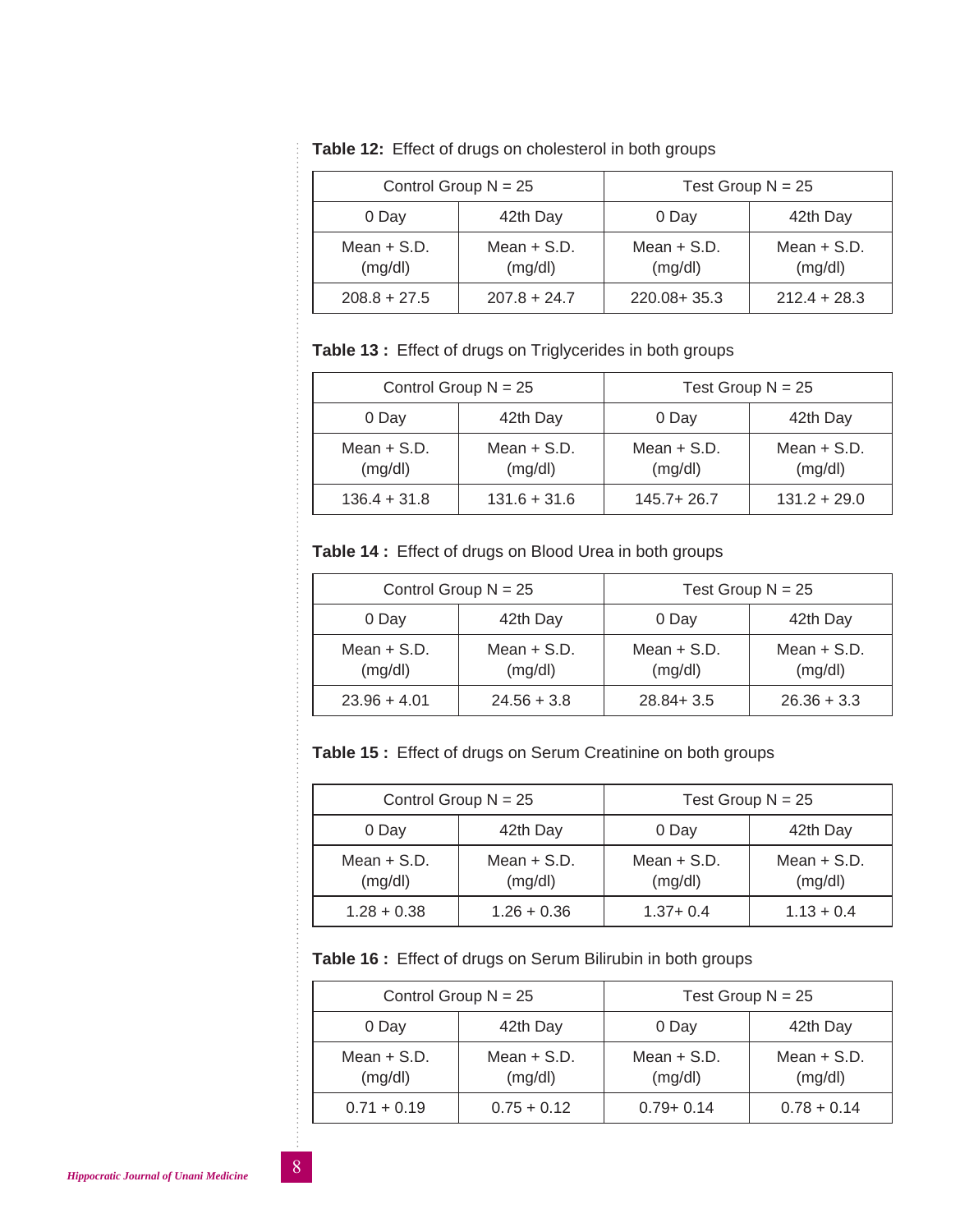| Table 17 : Effect of drugs on SGOT in both groups |  |  |  |  |  |  |
|---------------------------------------------------|--|--|--|--|--|--|
|---------------------------------------------------|--|--|--|--|--|--|

| <b>Control Group</b> |               | <b>Test Group</b>               |               |
|----------------------|---------------|---------------------------------|---------------|
| $N = 25$             |               | $N = 25$                        |               |
| 0 Day                | 42th Day      | 42th Day<br>0 Day               |               |
| Mean $+$ S.D.        | Mean $+$ S.D. | Mean $+$ S.D.                   | Mean $+$ S.D. |
| (mg/dl)              | (mg/dl)       | (mg/dl)                         | (mg/dl)       |
| $27.4 + 9.81$        | $26.04 + 9.4$ | $27.52 + 9.7$<br>$26.96 + 10.0$ |               |

### **Table 18 :** Effect of drugs on SGPT in both groups

| <b>Control Group</b> |               | <b>Test Group</b> |               |
|----------------------|---------------|-------------------|---------------|
| $N = 25$             |               | $N = 25$          |               |
| 0 Day                | 42th Day      | 42th Day<br>0 Day |               |
| Mean $+$ S.D.        | Mean $+$ S.D. | Mean $+$ S.D.     | Mean $+$ S.D. |
| (mg/dl)              | (mg/dl)       | (mg/dl)           | (mg/dl)       |
| $29.84 + 8.08$       | $30.8 + 7.7$  | $31.28 + 6.8$     | $30.6 + 7.7$  |

**Table 19 :** Effect of drugs on Systolic Blood Pressure in both groups

| <b>Control Group</b> |                | <b>Test Group</b> |               |
|----------------------|----------------|-------------------|---------------|
| $N = 25$             |                | $N = 25$          |               |
| 0 Day                | 42th Day       | 42th Day<br>0 Day |               |
| Mean $+$ S.D.        | Mean $+$ S.D.  | Mean $+$ S.D.     | Mean $+$ S.D. |
| (mm of Hg)           | (mm of Hg)     | (mm of Hg)        | (mm of Hg)    |
| $156.8 + 15.7$       | $125.8 + 10.9$ | $151.5 + 9.5$     | $123.8 + 6.0$ |

**Table 20 :** Effect of drugs on Diastolic Blood Pressure in both groups

| <b>Control Group</b><br>$N = 25$ |                             | <b>Test Group</b><br>$N = 25$                              |  |
|----------------------------------|-----------------------------|------------------------------------------------------------|--|
| 0 Day                            | 42th Day                    | 42th Day<br>0 Day                                          |  |
| Mean $+$ S.D.<br>(mm of Hg)      | Mean $+$ S.D.<br>(mm of Hg) | Mean $+$ S.D.<br>Mean $+$ S.D.<br>(mm of Hg)<br>(mm of Hg) |  |
| $97.4 + 2.9$                     | $81.7 + 4.6$                | $93.32 + 2.5$<br>$82.6 + 3.1$                              |  |

## **Results and Discussion**

Due to shortage of space, we are discussing the finding of tests group only as observations of the group are given tabulated form. During the course of study, it was observed that maximum number of cases i.e. 21 cases (42.00%) belonged to age group 45-55 years. Among the total patients 22 cases (44.00%) were males, while 28 cases (56.00%) were females (Table 1).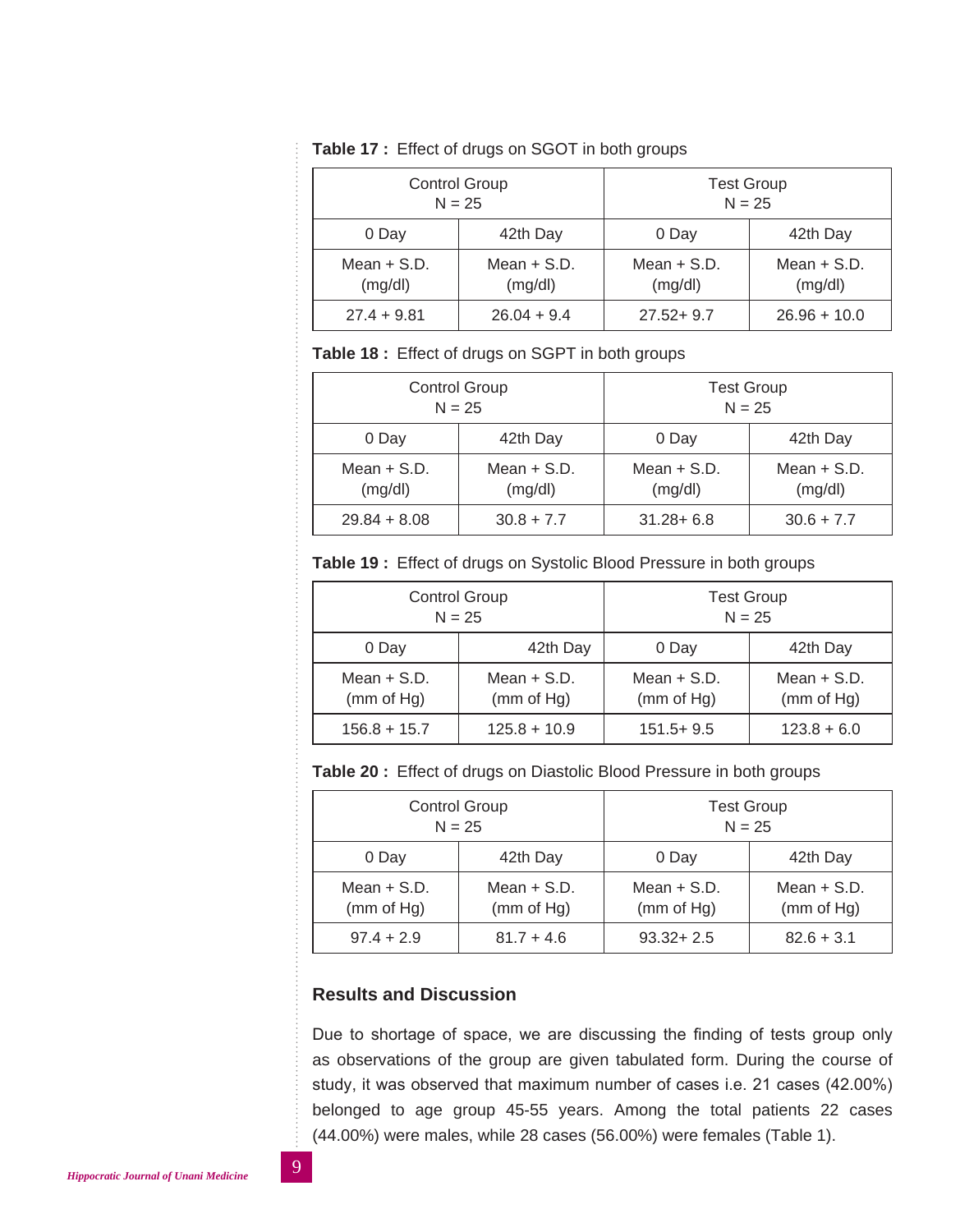In present study, house wives were more than service class and business class persons. Business class subjects have more mental stress. Apart from that women do also suffer from life stress. Women are often victims of domestic violence exacerbate vulnerability to anxiety. Service class also have mental stress but less than business class (Table 2).

Majority of patients were non-vegetarian or with mixed diet habit (Table 3). Recent evidences suggest that saturated fat increases blood pressure as well as serum cholesterol. High fat intake (i.e. dietary fat representing 40% or over of the energy supply and containing a high proportion of saturated fats) has been identified as a major risk factor (Kumar *et al.*, 1990). Fish oil is a main source of omega-3 fatty acids and vegetable oil (eg. Sunflower oil) lowers STG, LDL and total cholesterol level and the blood pressure possibly through generation of nitric oxide (vasodilator) and reduces the risk of CHD. Green leafy vegetables due to its fibre content increases the bowel motility and reduces re-absorption of bile salts. Vegetables also contain plant sterol (sitosterol) which decreases the absorption of cholesterol. So that diet advised was effective in reducing blood pressure.

About 24% patients of total 50 cases took added salt in our study and patients had physical inactivity except routine physical work (Table 4 & 5). Studies suggested that such moderate physical activity may lower SBP by 9 to 11 mm of Hg (Schmotz *et al.*, 2008). Additional benefits of regular physical exercise including weight loss enhanced sense of well being, improved functional health status and reduced risk of cardiovascular disease and mortality from all causes.

From the opinion of Unani scholars we deduced that environmental factors implicated in the causation of hypertension include *umoor-e-*nafsaniyah (Tabri, 1995) (stress, anger and anxiety), obesity, excessive consumption of alcohol, physical inactivity, lack of exercise and evacuation. In fact, lack of exercise may cause *imtela or imtialee marz* (congestive disease) like hypertension. Exercise helps to excrete deranged matter without any harm to the body. Regular isotonic exercises produce modest drop in blood pressure in mild to moderate hypertensive subjects.

In our study 40% and 26% patients were smokers and tobacco chewers respectively (Table 6). There is evident that the influence of smoking is not only independent of but also addition with other risk factor such as family history of hypertension, physical inactivity, added salt intake, saturated fat intake, mental stress, smokers have more atherosclerosis than non-smokers, particularly in the aorta (Dey *et al.*, 1980).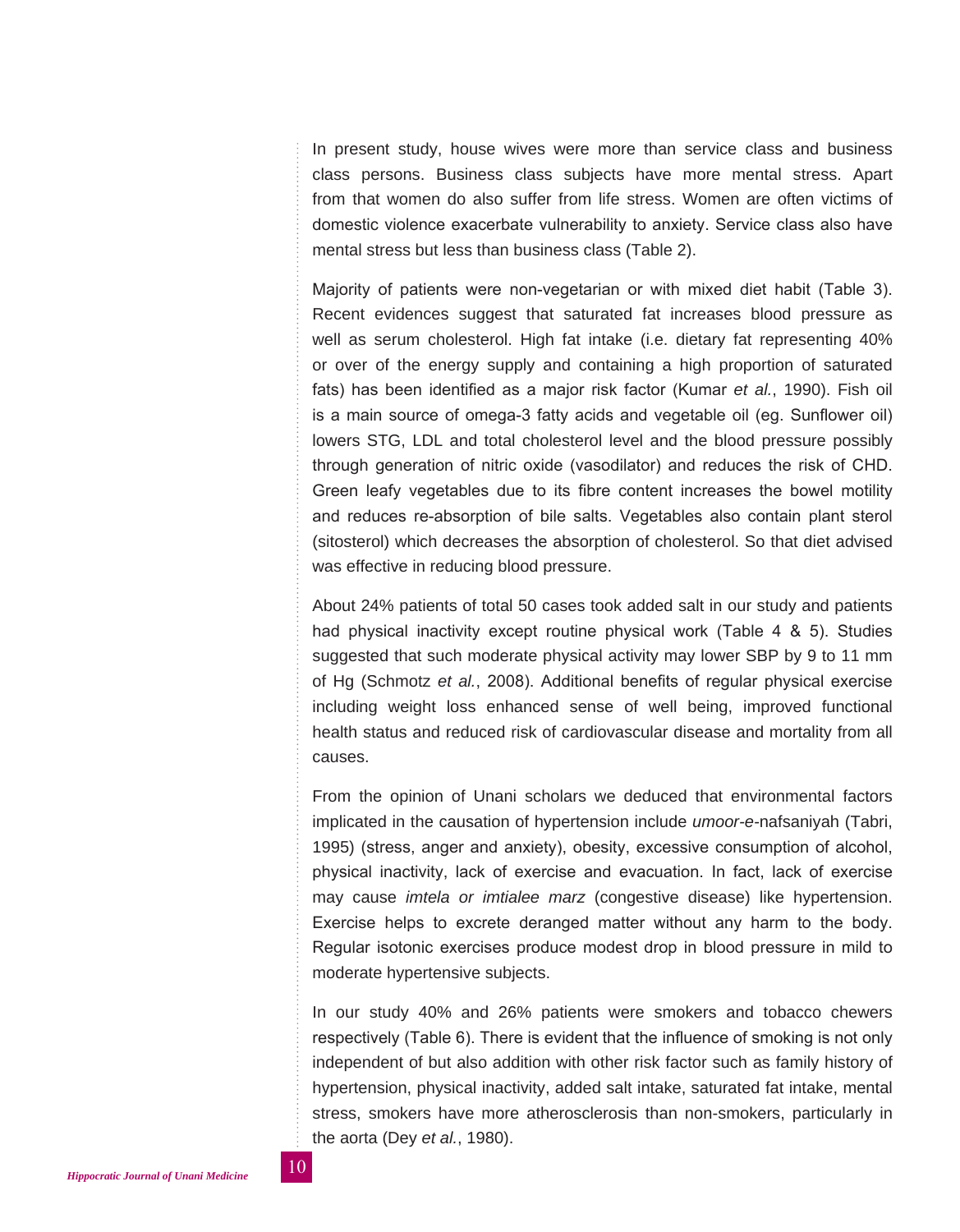Unani scholars asserted that *imtela-e-urooq* occurs due to increased amount of blood which increases the tension in the vessels. Due to atherosclerosis (*salabat-e-sharaeen*) in old patients which reduces arterial compliance that's also increases *imtela* and produces features of *imtela* or hypertension (Ahmad, 1980; Ahmad, 1983). We can deduce that from above account hypertension is a sanguineous temperament in our study. It is proved that hypertension is *damvi marz* (Table 8).

In our study patients were divided into two groups' i.e. low risk BMI and high risk BMI. 32.5% patients fell into BMI group  $24-26$  kg/m<sup>2</sup> and 30.5% laid down in BMI 26-28 kg/m2 in low risk BMI. While in high risk BMI, 60% patients fell into BMI group 28-30 kg/m<sup>2</sup>, 20% patients in 30-32 kg/m<sup>2</sup>, 10% in 32-34 kg/m<sup>2</sup> and 10% in 34-36% BMI group respectively (Table 9).

Symptomatic improvement is always difficult to be evaluated in hypertensive patients. Test drugs have definite sedative effect (Chopra *et al.*, 1956). The combination therapy subside the clinical features of hypertension. Headache, palpitation, fatigability, dizziness, sleeplessness, mental stress, dyspnoea on exertion and nocturia improved in 82%, 88%, 79%, 88%, 84%, 78%, 88% and 76% cases respectively (Table 10).

In the present study, all patients' pursued life style modification with concomitant drugs used. Patients followed this line of treatment. They used low fat diet, especially cessation of saturated fat, increased physical activity and low sodium intake. It revealed significantly the reduction in total cholesterol and serum triglyceride from 220.08 + 35.3 to 212.4 + 28.3 and 145.7 + 26.7 to 131.2  $\pm$  29.0 respectively (Table 12 & 13). On the other hand recommended high fibre diet also reduces cholesterol level, because it contains sitosterol, which reduces the absorption of cholesterol and it also improves bowel motility. Thus, decrease re-absorption of bile salts.

It was revealed that there is no deviation from the normal limits at the end of study but improved as compared to previous reading. On applying paired t test it was found that blood urea decreases significantly from 28.84  $\pm$  3.5 to 26.36  $\pm$ 3.3 while reduction in serum creatinine was significant from  $1.37 \pm 0.4$  to 1.13  $\pm$  0.4 at the end of study (Table 14 & 15). It showed that range remained within the normal limits but improved from previous reading. Likewise, serum bilirubin, SGPT, SGOT was estimated before and after the study. It was observed that serum bilirubin, SGOT and SGPT reduced insignificantly at the end of the study (Table 16, 17 & 18). It revealed that the test drugs have no adverse effects on liver and kidney rather it may have improved the function of these organs.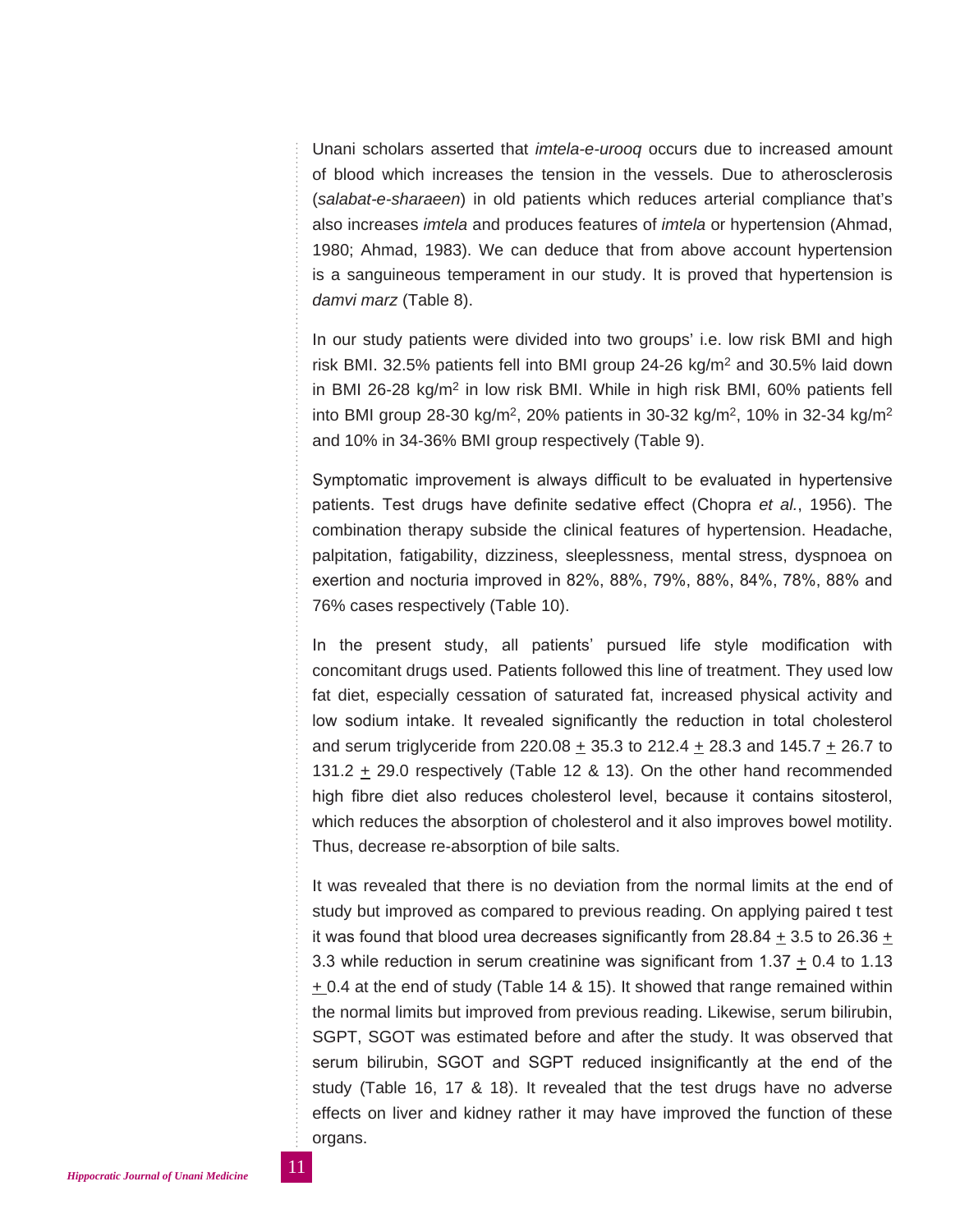At the end of clinical trial, it was found that systolic and diastolic blood pressure reduces significantly from 151.5+ 9.5 to 123.8+ 6.0 and 93.32 + 2.5 to 82.6 + 3.1 respectively (Table 19 & 20). This highly significant result may be most likely because of the following reasons:

- 1. *Asrol* has sedative, tranquilising, anaesthetic, antiarrythmic, haemostatic, blood purifier effect (Chopra *et al.,* 1958; Kritkar *et al.*, 1996; Baitar, 1999).
- 2. *Filfil Siyah* has diuretic (*mudir-e-baul*), digestive, resolvent (*muhilal-ewarm*), nervine tonic (*muqqavi asab*), local anaesthetic (*mukhadir*) and bioavailability enhancer of the drug (Kritkar *et al.*, 1996; Khan, ynm; Hakim, 1991).

The test drugs have good effect because Asrol is *triyaq-e-samoom* (antidote), *musaffi-e-dam* (blood purifier), *habis dam* (haemostatic). Symptoms produced due to deranged humor, results imtila-bi-hasbil quwa relieved by *Asrol* because of above cited properties.While *Filfil Siyah* has *mudir-e-baul* (diuretic) action, which reduce *imtala* thus, it is suitable for hypertension.

### **Conclusion**

To conclude, it may be deduced that the effect of the drugs on various clinical and biochemical parameters was highly significant statistically. The drugs were well tolerated and have no serious ill effect. Further advanced studies and research for better drugs combination need to be carried out in this field.

Summarising the above finding, a highly significant reduction in high blood pressure as well as in atherogenic lipid fraction i.e. total cholesterol and serum triglycerides is due to effective drug combination. This underlines the importance of an effective antihypertensive treatment to prevent cardiovascular complications associated with hypertension. Drug treatment as well as life style modification recommendations should be emphasised upon.

## **References**

- Ahmad, Syed Ishtiyaq, 1980. Introduction to Al-Umur Al-Tabi'yah, 1<sup>st</sup> edition. Saini Printers, Delhi, pp. 75-77, 99, 215-21,223,233.
- Ahmad, Syed Ishtiyaq, 1983. Kulliyat-e-Asri, 1<sup>st</sup> edition. A&U Tibbiya College, Karol Bagh, New Delhi, pp. 76-117.
- Baitar, Ibne, 1999. Aljame-ul-Mufridat Al-Advia wal Aghziah, Urdu Translation, Vol. 3. CCRUM, New Delhi, pp. 377-80.